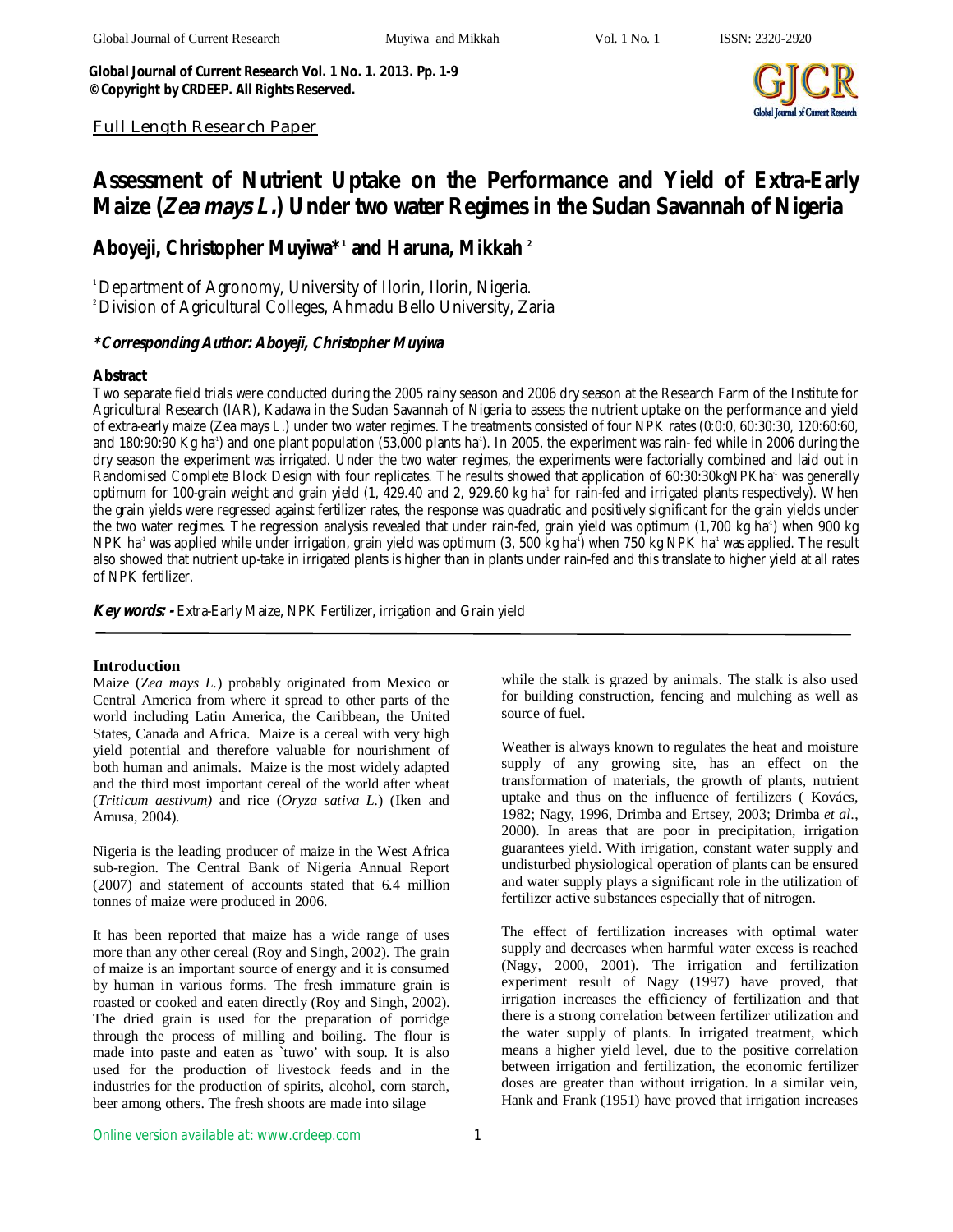the efficiency of fertilization. The efficiency of fertilizers also depends on agroecological conditions (Láng, 1981).

Szőke Molnár, (1977) confirmed that irrigation in general, especially in cases of drought, highly increase the yield of maize. Irrigation will be more essential in specific parts of the country for safe and intensive production of maize. The objective of the study was to determine the optimum NPK rates for the production of extra-early maize under rain-fed and irrigation.

### **Materials and Methods**

The trials were conducted during the 2005 rainy season (July-Sept) and 2006 dry season (Jan-Mar) at the Research Farm of the Institute for Agricultural Research, Kadawa (11° 39`N; 08 o 02'E and 500 meters above sea level) in the Sudan Savanna.

The treatments consisted of four rates of NPK fertilizer (0:0:0, 60:30:30, 120:60:60, and 180:90:90 Kg ha<sup>-1</sup>) and plant population of 53,000 plants  $ha^{-1}$ . In 2005 during the rainy season, the plants were rain-fed while in 2006 the plants were irrigated three times in a week. In each of the experiment, the treatments were factorially combined and laid out in a Randomized Complete Block Design (RCBD) and replicated four times.

The gross plot size consisted of six rows of five metres length  $(4.5 \text{ m} \times 5.0 \text{ m} = 22.5 \text{ m}^2)$ , while the net plot size was four inner rows of five metres length  $(3.0 \text{m} \times 5.0 \text{m} = 15 \text{m}^2)$ . The gap between each replication was 0.75m while that between plots was 0.5m.

In each season, using adjacent sites, the experimental sites were ploughed, and harrowed after which two seeds of 95 – TZEE – W (75 and 80 days to maturity) were sown manually per hole at an intra-row spacing of 25 cm and inter-row spacing of 75 cm on flats. The crop was later thinned to one plant per stand two weeks after sowing to give the required plant population of 53, 000 plants  $ha^{-1}$ .

NPK-20:10:10 fertilizer was applied at the rate of 60:30:30, 120:60:60 and 180:90:90 $kg$  ha<sup>-f</sup> in two split doses while the control was left unfertilized. The first dose was applied at 2WAS, while the second dose was applied at 6WAS by side placement at about 8-10cm away from the base of the plant. Manual hand weeding was done at 3 and 6WAS.

The data collected were subjected to statistical analysis of variance (ANOVA) using Statistical Analysis Software (SAS) and the significant treatment means were compared using the Duncan's multiple Range Test (Duncan 1955) while the grain yield was regressed against the fertilizer rates (Barr and Goodnight, 1972).

The optimum fertilizer rates for rain-fed, irrigation and the combined were determined using following formula;

$$
Y = -\frac{b}{2c}
$$
  
 
$$
Y = \text{Optimum fertilizer rate}
$$
  
 
$$
b \text{ and } c = \text{regression constant.}
$$

## **Results**

The effect of treatments on the number of cobs/stand of extra-early maize in rain-fed, irrigation and the combined is presented on **Table 1**. Under the rain-fed and the combined, zero NPK application produced significantly lower number of cobs/stand than other levels which were significantly at par. When the plants were irrigated, varying the fertilizer rate did not affect number of cobs/stand.

The significant effect of fertilizer rate on cob length of extra-early maize under the two water regimes and the combined is shown on **Table 2**. Application of fertilizer rate up to 120:60:60kgNPKha<sup>-1</sup> produced longer cobs, further increase to 180:90:90kgNPKha<sup>-1</sup> did not affect cob length significantly.

**Table 3** shows the significant effect of fertilizer rate on cob diameter under the two water regimes and the combined data. Increasing fertilizer rate up to  $120:60:60$  kgha<sup>-1</sup> significantly increased cob diameter under the two water regimes and when the data was combined. However, when fertilizer was further increased to  $180:90:90$  kgha<sup>-1</sup> the parameter remained statistically unaffected.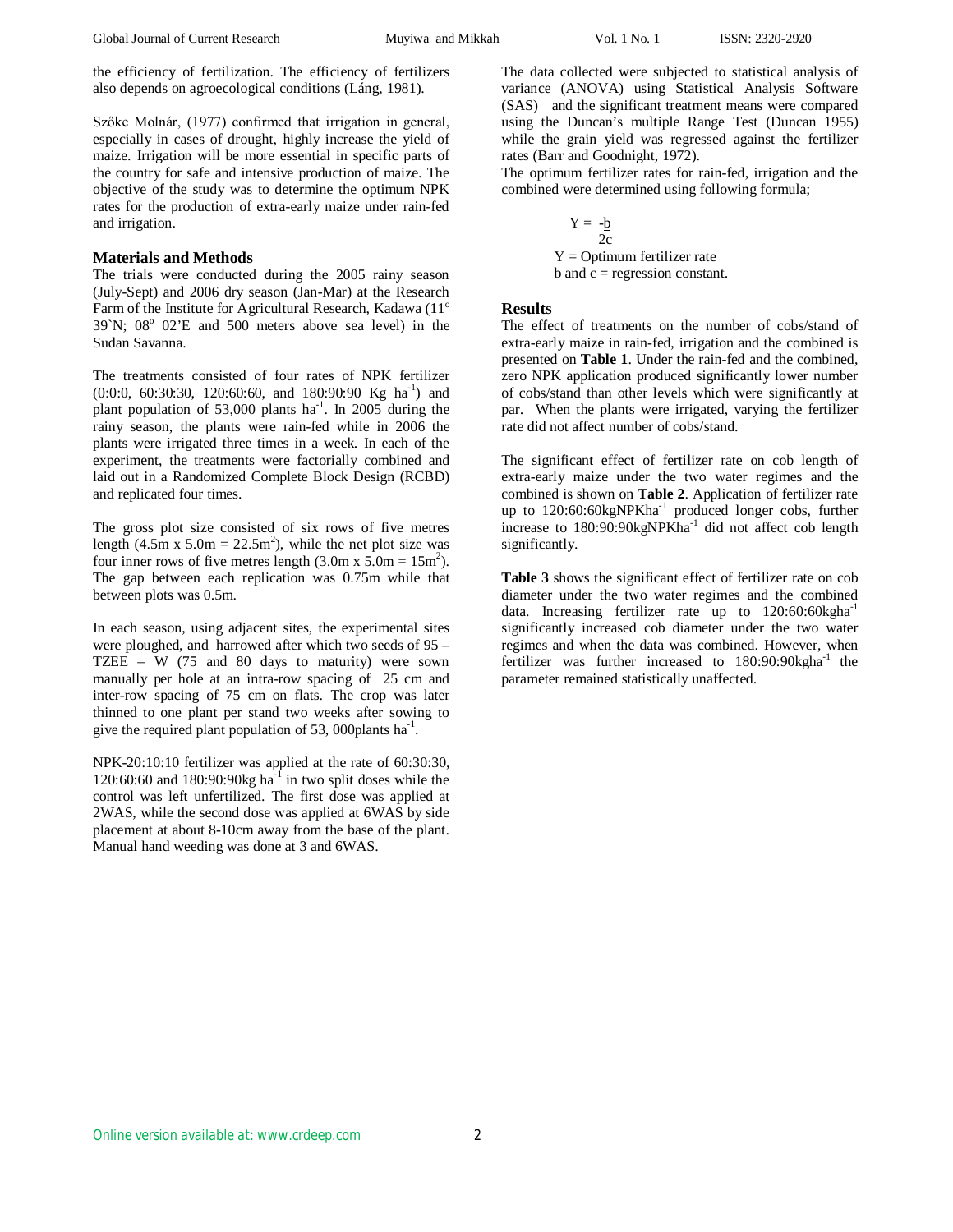Table 1. Effects of rates of NPK fertilizer on number of cobs/stand of extra-early maize grown under rain-fed and irrigation in Kadawa.

| <b>Treatment</b>                | <b>Rain-fed</b>   | <b>Irrigation</b> | Combined          |  |
|---------------------------------|-------------------|-------------------|-------------------|--|
| Fertilizer rate NPK $(kg^{-1})$ |                   |                   |                   |  |
| 0:0:0                           | 1.02 <sub>b</sub> | 1.00              | 1.01 <sub>b</sub> |  |
| 60:30:30                        | $1.20_a$          | 1.00              | $1.10_a$          |  |
| 120:60:60                       | $1.26_a$          | 1.00              | $1.13_a$          |  |
| 180:90:90                       | $1.24_a$          | 1.00              | $1.12_a$          |  |
| $SE(\underline{+)}$             | 0.03              | 0.03              | 0.03              |  |

*Means within a column followed by the same letter do not differ significantly at 0.05 level of probability according to Duncan Multiple Range Test (DMRT)*

**Table 2 -** Effects of rates of NPK fertilizer on cob length (cm) of extra-Early maize grown under rain-fed and irrigation in Kadawa.

| <b>Treatment</b>                | <b>Rain-fed</b>    | <b>Irrigation</b>  | <b>Combined</b>    |
|---------------------------------|--------------------|--------------------|--------------------|
| Fertilizer rate NPK $(kg^{-1})$ |                    |                    |                    |
| 0:0:0                           | $11.32_c$          | $8.53_c$           | $9.93_c$           |
| 60:30:30                        | 12.17 <sub>b</sub> | 11.14 <sub>b</sub> | 11.66 <sub>b</sub> |
| 120:60:60                       | $13.42_a$          | $12.52_a$          | $13.13_a$          |
| 180:90:90                       | $13.78_a$          | $13.52_a$          | $13.25_a$          |
| $SE(\underline{+})$             | 0.41               | 0.31               | 0.40               |

*Means within a column followed by the same letter do not differ significantly at 0.05 level of probability according to Duncan Multiple Range Test (DMRT)*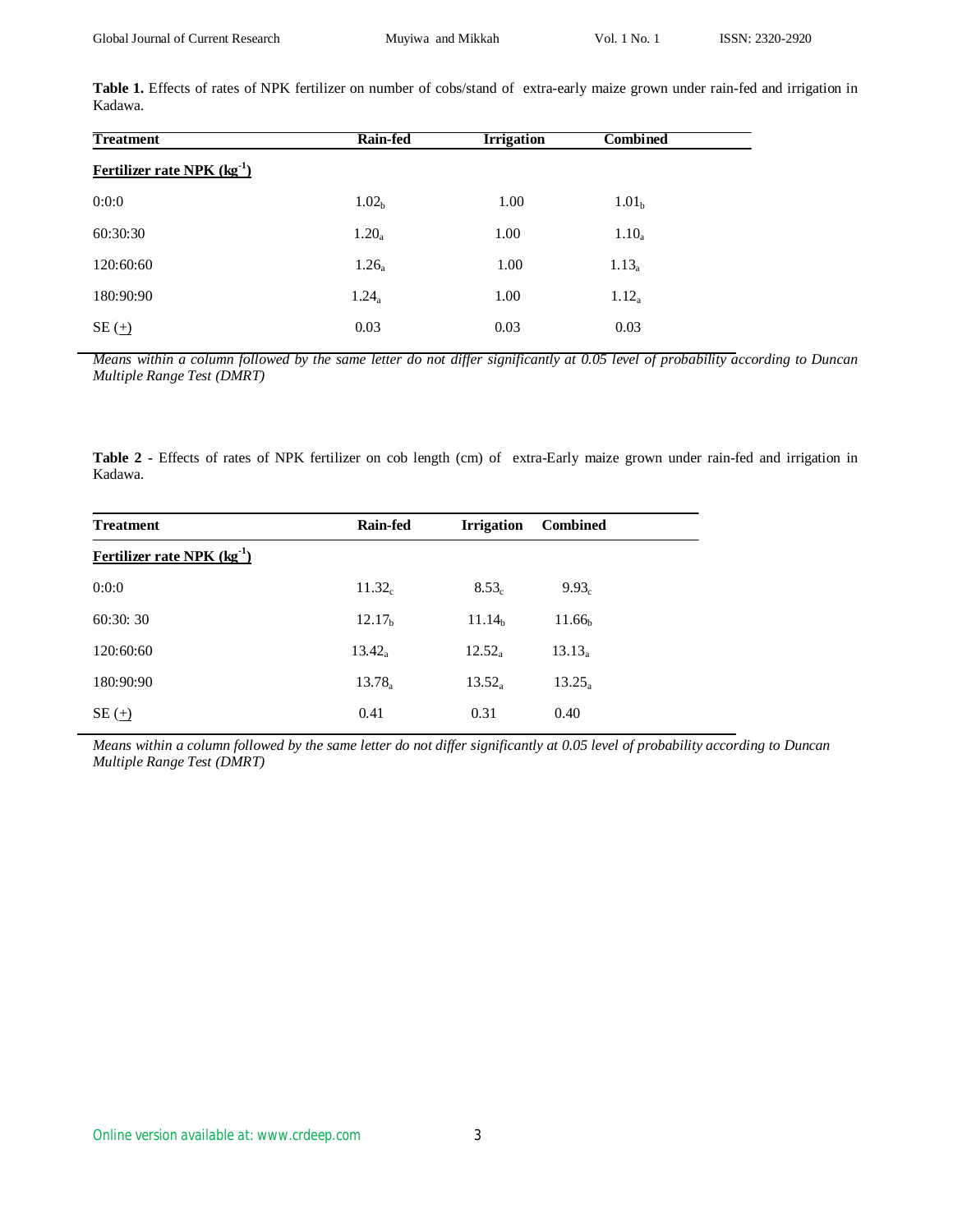**Table 3 -** Effects of rates of NPK fertilizer on cob diameter of extra-early maize grown under rain-fed and irrigation in Kadawa.

| <b>Treatment</b>                | Rain-fed          | <b>Irrigation</b> | <b>Combined</b>   |
|---------------------------------|-------------------|-------------------|-------------------|
| Fertilizer rate NPK $(kg^{-1})$ |                   |                   |                   |
| 0:0:0                           | 3.04 <sub>c</sub> | 3.21 <sub>c</sub> | 3.13 <sub>c</sub> |
| 0:30:30                         | 3.42 <sub>b</sub> | 3.38 <sub>b</sub> | 3.40 <sub>b</sub> |
| 120:60:60                       | $3.70_a$          | $3.73_a$          | $3.72_a$          |
| 180:90:90                       | $3.75_a$          | $3.79_a$          | $3.79_a$          |
| $SE(\pm)$                       | 0.07              | 0.04              | 0.06              |

*Means within a column followed by the same letter do not differ significantly at 0.05 level of probability according to Duncan Multiple Range Test (DMRT)*

The effect of fertilizer rates and water managements on the number of kernel rows/cob of extra-early maize is presented in **Table 4**. Under the two water managements and when the data was combined, control gave significantly lower number of kernel rows/cob than other NPK fertilizer rates that were statistically at par.

The effect of treatments on the 100- grain weight is presented on **Table 5.** Control gave significantly lower 100 grain weight than those from the applied NPK fertilizer rates while the applied rates did not differ in their 100-grain weights during the rainy season, when the plants were irrigated and when the two data was combined.

Grain yield  $ha^{-1}$  as influenced by rates of fertilizer and two water managements is shown on **Table 6**. In each of the water managements, increasing fertilizer rate from 0:0:0 to 60:30:30 KgNPKha-1 increased grain yield, further increase to 120:60:60KgNPKha<sup>-1</sup> or 180:90:90KgNPKha<sup>-1</sup>did not affects the parameter significantly. However, it was observed that when the data of the two water managements were combined, yield produced at 180:90:90kgNPKha<sup>-1</sup> was significantly more than for the control and 60:30:30 treatments. For the two water managements combined data, grain yield ha-1 values for the 120:60:60 and 180:90:90KgNPKha<sup>-1</sup>were not significantly different.

**Table 4.** Effects of rates of NPK fertilizer on number of kernel rows/cob of extra-early maize grown under rain-fed and irrigation in Kadawa.

| <b>Treatment</b>                | <b>Rain-fed</b>    | <b>Irrigation</b>  | <b>Combined</b>    |
|---------------------------------|--------------------|--------------------|--------------------|
| Fertilizer rate NPK $(kg^{-1})$ |                    |                    |                    |
| 0:0:0                           | 13.33 <sub>b</sub> | 13.60 <sub>b</sub> | 13.46 <sub>b</sub> |
| 60:30:30                        | $14.61_a$          | $14.80_a$          | $14.71_a$          |
| 120:60:60                       | $14.97_a$          | $14.60_a$          | $14.78_a$          |
| 180:90:90                       | $14.25_a$          | $14.25_a$          | $14.25_a$          |
| $SE(\pm)$                       | 0.18               | 0.28               | 0.23               |

*Means within a column followed by the same letter do not differ significantly at 0.05 level of probability according to Duncan Multiple Range Test (DMRT)*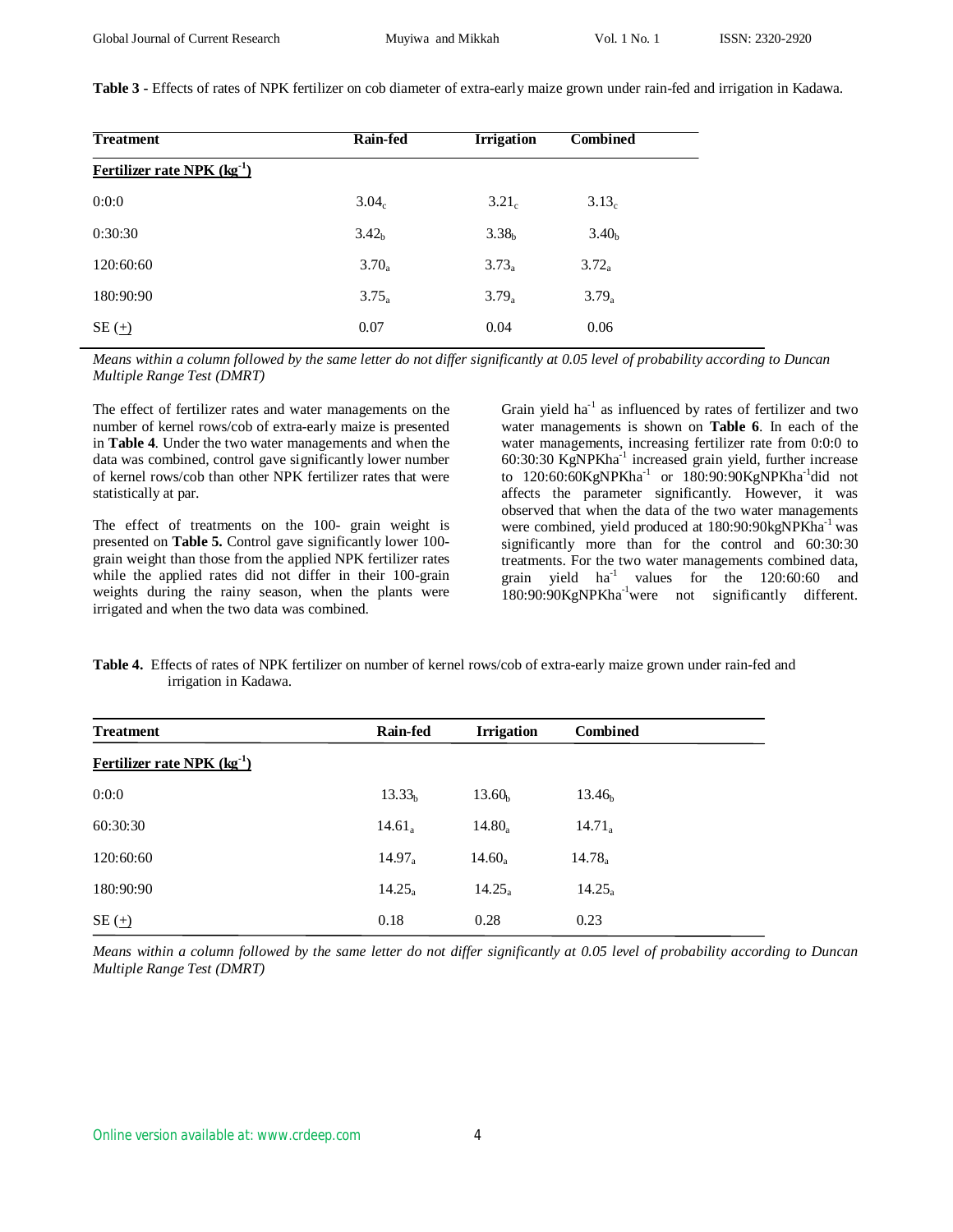Global Journal of Current Research Muyiwa and Mikkah Vol. 1 No. 1 ISSN: 2320-2920

**Table 5.** Effects of rates of NPK fertilizer on 100-grain weight of extra- early maize grown under rain-fed and irrigation in Kadawa.

| <b>Treatment</b>                | 2005               | 2006               | <b>Combined</b>    |  |
|---------------------------------|--------------------|--------------------|--------------------|--|
| Fertilizer rate NPK $(kg^{-1})$ |                    |                    |                    |  |
| 0:0:0                           | 19.99 <sub>b</sub> | 19.88 <sub>b</sub> | 19.94 <sub>b</sub> |  |
| 60:30:30                        | $22.20_a$          | $23.42_a$          | $22.81_a$          |  |
| 120:60:60                       | $22.75_a$          | $22.89_a$          | $22.83_a$          |  |
| 180:90:90                       | $22.50_a$          | 24.56              | $23.40_a$          |  |
| $SE(\underline{+})$             | 0.60               | 0.52               | 0.56               |  |

*Means within a column followed by the same letter do not differ significantly at 0.05 level of probability according to Duncan Multiple Range Test (DMRT)*

Table 6. Effects of rates of NPK fertilizer on grain yield (kg ha<sup>-1</sup>) of extra-early maize grown under rain-fed and irrigation in Kadawa.

| <b>Treatment</b>                | <b>Rain-fed</b>    | <b>Irrigation</b>    | <b>Combined</b>      |
|---------------------------------|--------------------|----------------------|----------------------|
| Fertilizer rate NPK $(kg^{-1})$ |                    |                      |                      |
| 0:0:0                           | 804.4 <sub>h</sub> | 1,103.7 <sub>b</sub> | $956.5_c$            |
| 60:30:30                        | $1,429.4_a$        | $2,929.6_a$          | 2,179.5 <sub>b</sub> |
| 120:60:60                       | $1,609.1_a$        | $3,282.9_a$          | $2,449.3_{ab}$       |
| 180:90:90                       | $1,714.1_a$        | 3,555.5 <sub>a</sub> | $2,634.8_a$          |
| $SE(\underline{+)}$             | 192.69             | 206.31               | 199.62               |

*Means within a column followed by the same letter do not differ significantly at 0.05 level of probability according to Duncan Multiple Range Test (DMRT)*

#### **Regression Analysis**

When the grain yield was regressed against the NPK fertilizer rates (Figures 1, 2 and 3) the response was quadratic and positively significant for the two water managements and the combined years.

When the plants were rain-fed, the quadratic model had  $R^2$  value of 0.2482 with optimum equation:

 $YQ = 827.61 + 2.253x - 0.0014x^2$ .

When the plants were irrigated, the quadratic had  $R^2$  value of 0.6346 with optimum equation:

 $YQ = 1172.4 + 6.469x - 0.0043x^2$ .

The polynomial analysis of the combined data showed that the quadratic fitting curve with  $R^2$  value of 0.301 had optimum regression equation of:

 $YQ = 1000 + 4.3614x - 0.0029x^2$ .

The regression analysis revealed that when the plants were rain-fed, grain yield was optimum  $(1,700 \text{ kg ha}^{-1})$  when 900 kg NPK ha<sup>-1</sup> was applied while when it was irrigated, grain yield was optimum  $(3, 500 \text{ kg ha}^{-1})$  when  $750$  kg NPK ha<sup>-1</sup>  $ha^{-1}$ .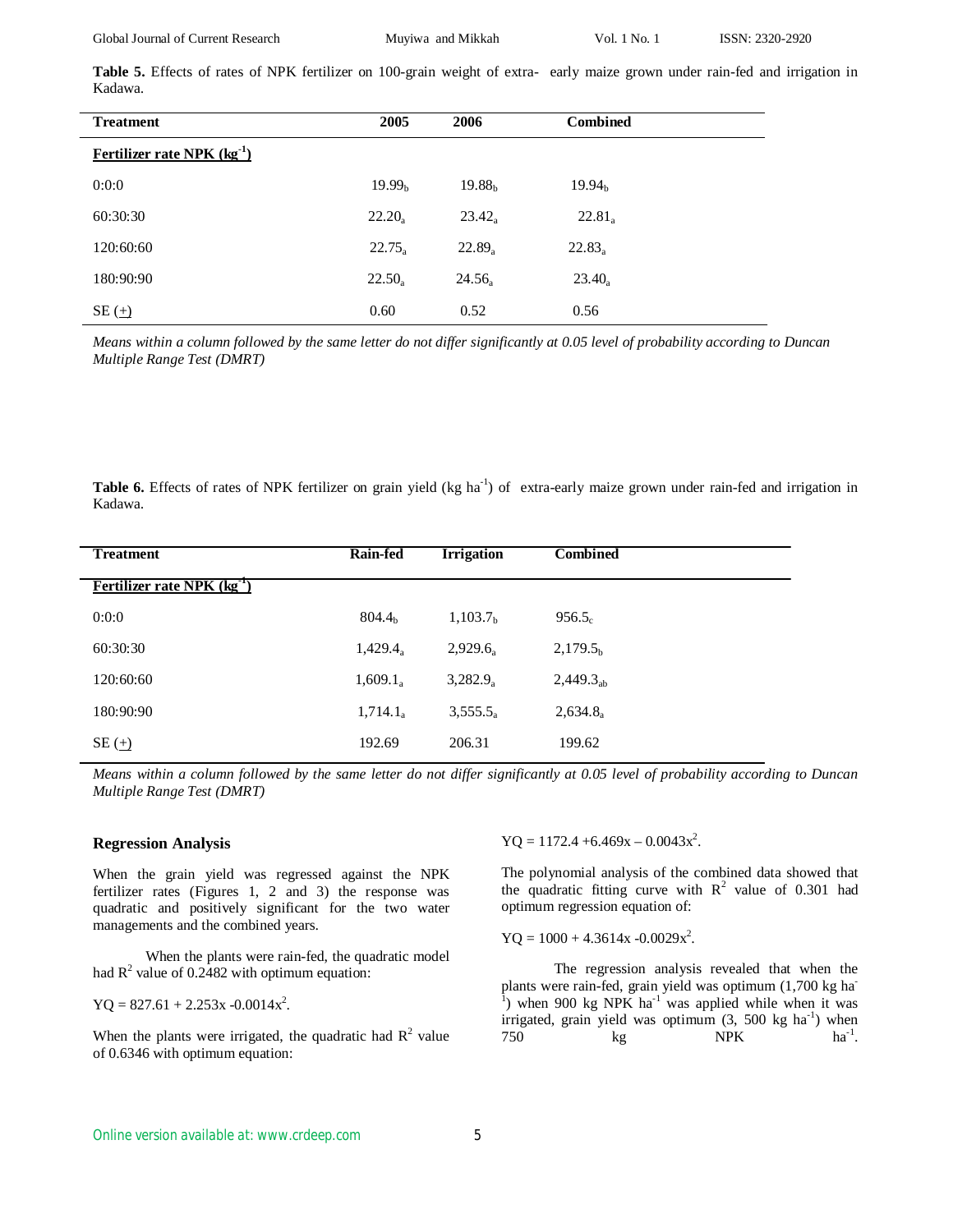

**Fig. 1:** Regression of grain yield against NPK levels under rain-fed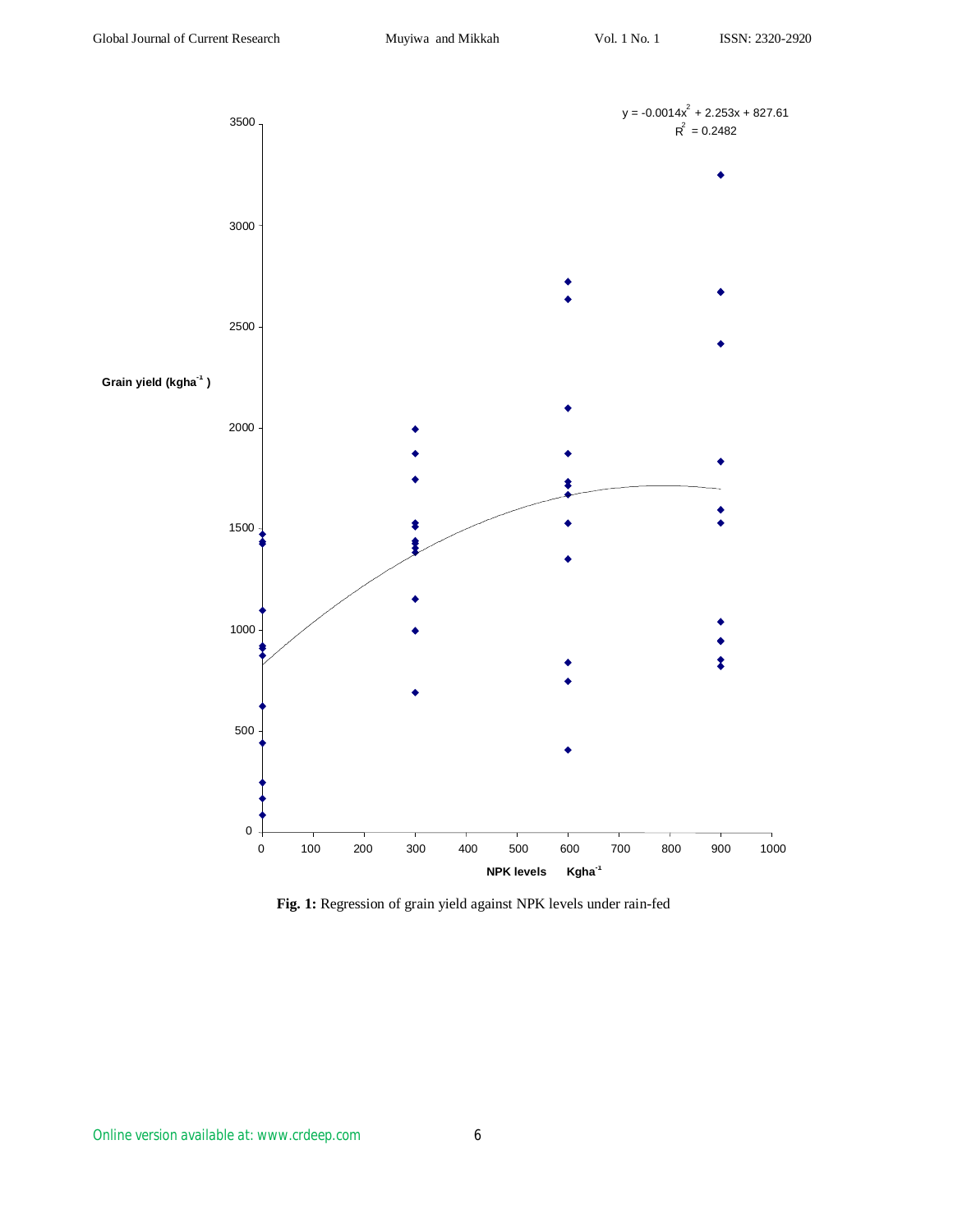

**Fig 2:** Regression of grain yield against NPK levels under irrigation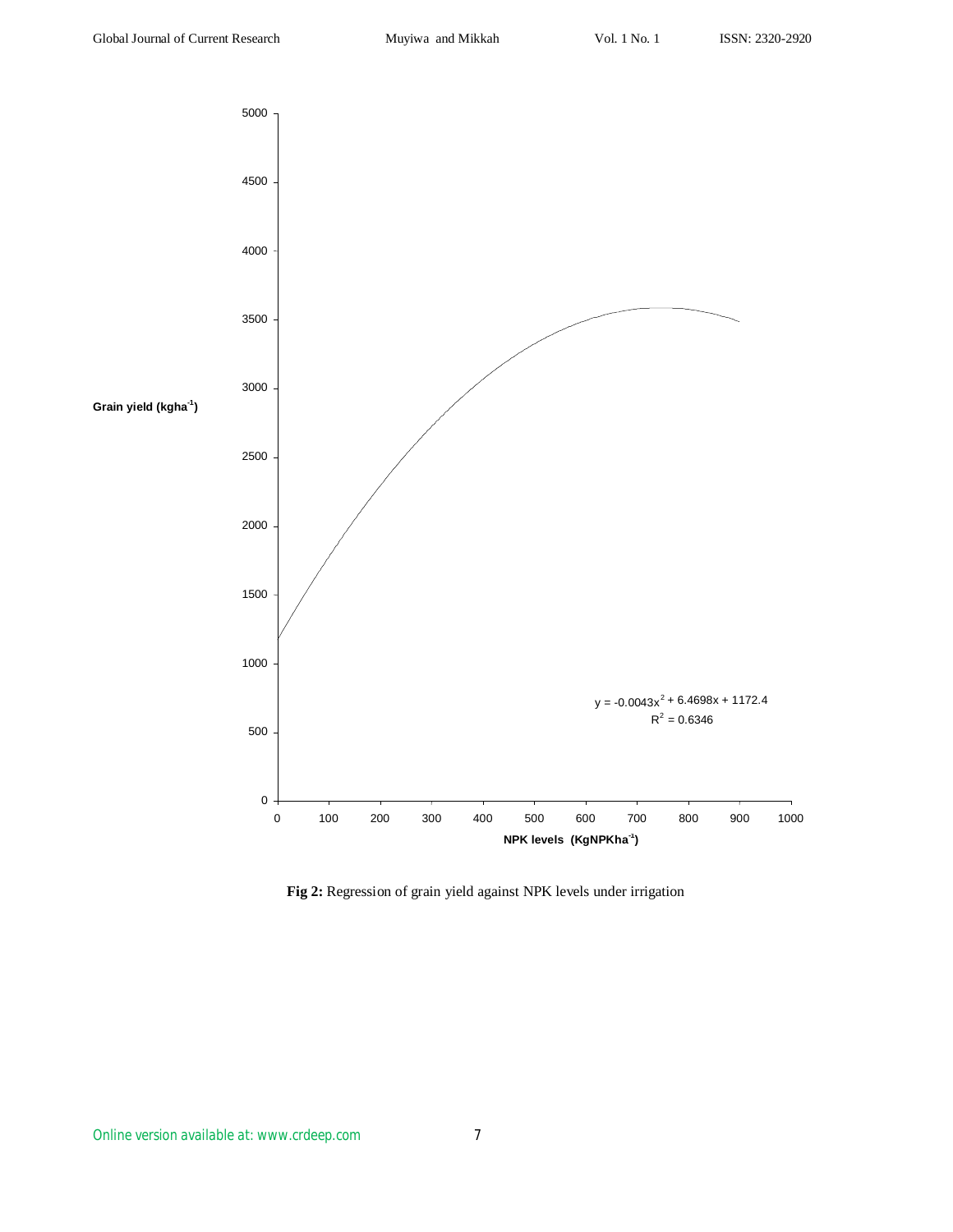

 **Fig 3-** Regression of grain yield against NPK levels for the combined years

#### **Discussion**

The significant and positive response of extra-early maize to the application of NPK fertilizer in these trials explained the importance of the nutrients contained in this fertilizer to the yield, and yield components of the crop.

It was observed that increase in fertilizer rate up to 60:30:30kgNPKha-1 increased number of cob/plant, and grain yield. This could also be attributed to N.P.K fertilizer being part of the essential nutrients required for the promotion of meristematic and physiological activities such

as plant height, number of leaves, plant leaf spread, cob length and grain yield. This is in conformity with the findings of Hassan (1999), and Lawal (2000) who observed increase in 100-grain weight, number of cob/plant and grain yield with increase in fertilizer rates.

The reason for the large difference between the yields under the two water regimes could be that irrigation water can be regulated and may not lead to nutrient being washed away through erosion while natural rain cannot be regulated and may lead to erosion thereby causing loss of nutrient. It could

*Online version available at: www.crdeep.com* 8